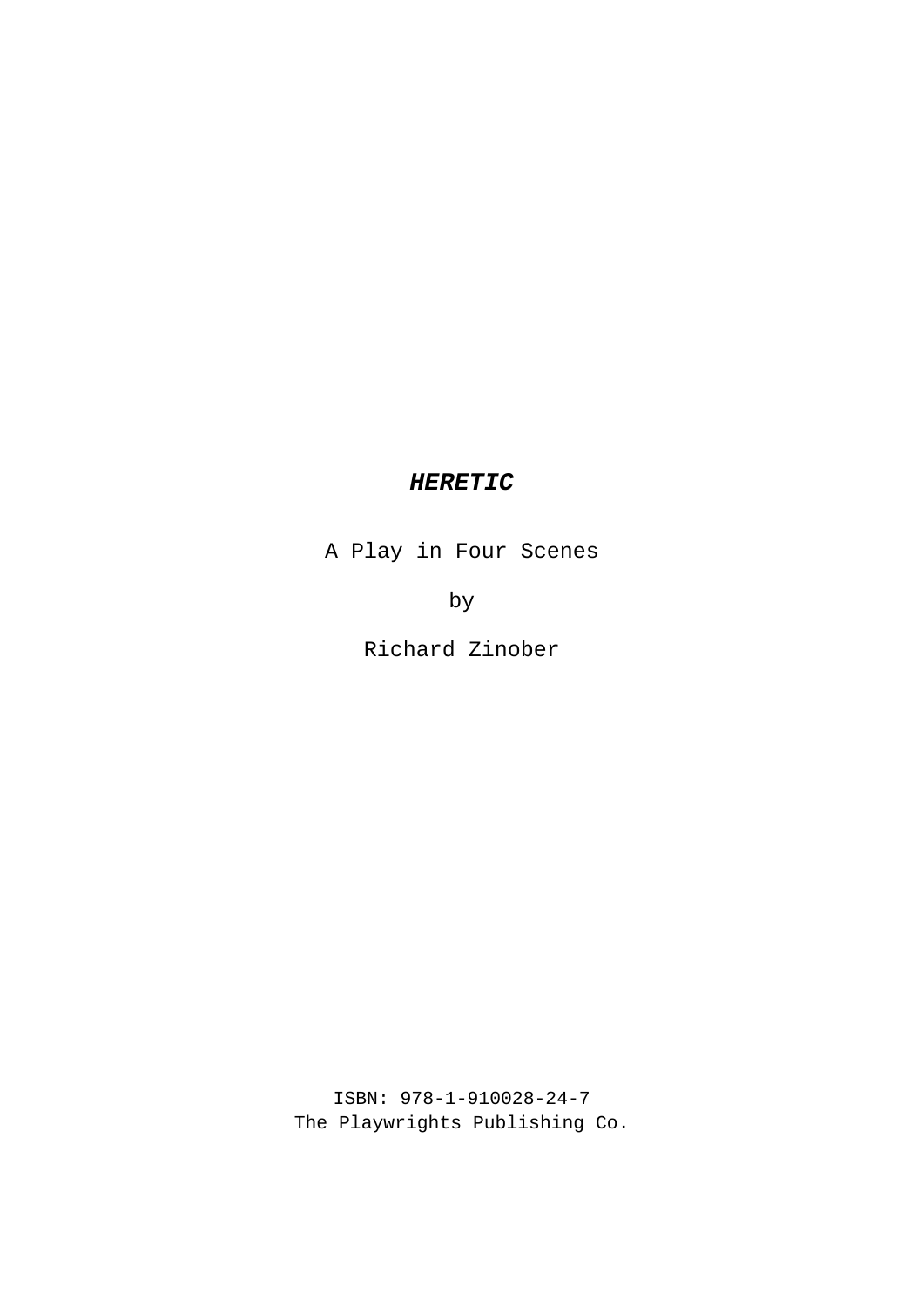Performances or readings of this play may not legally take place before an audience without a licence obtainable on application to:

> The Playwrights Publishing Co., 70 Nottingham Road, Burton Joyce, Nottingham, U.K., [44] (0)1159-313356 playwrightspublishingco@yahoo.com

To avoid possible disappointment, application should be made in writing, as early as possible, stating: -

(i) Name and address of applicant (ii) Name and address of Society; (iii)Name and address of theatre or hall where performance(s) would be held; (iv) Times and dates of performances.

A fee will be charged for this licence which must be paid prior to the first performance otherwise the licence is automatically cancelled and the performance becomes illegal.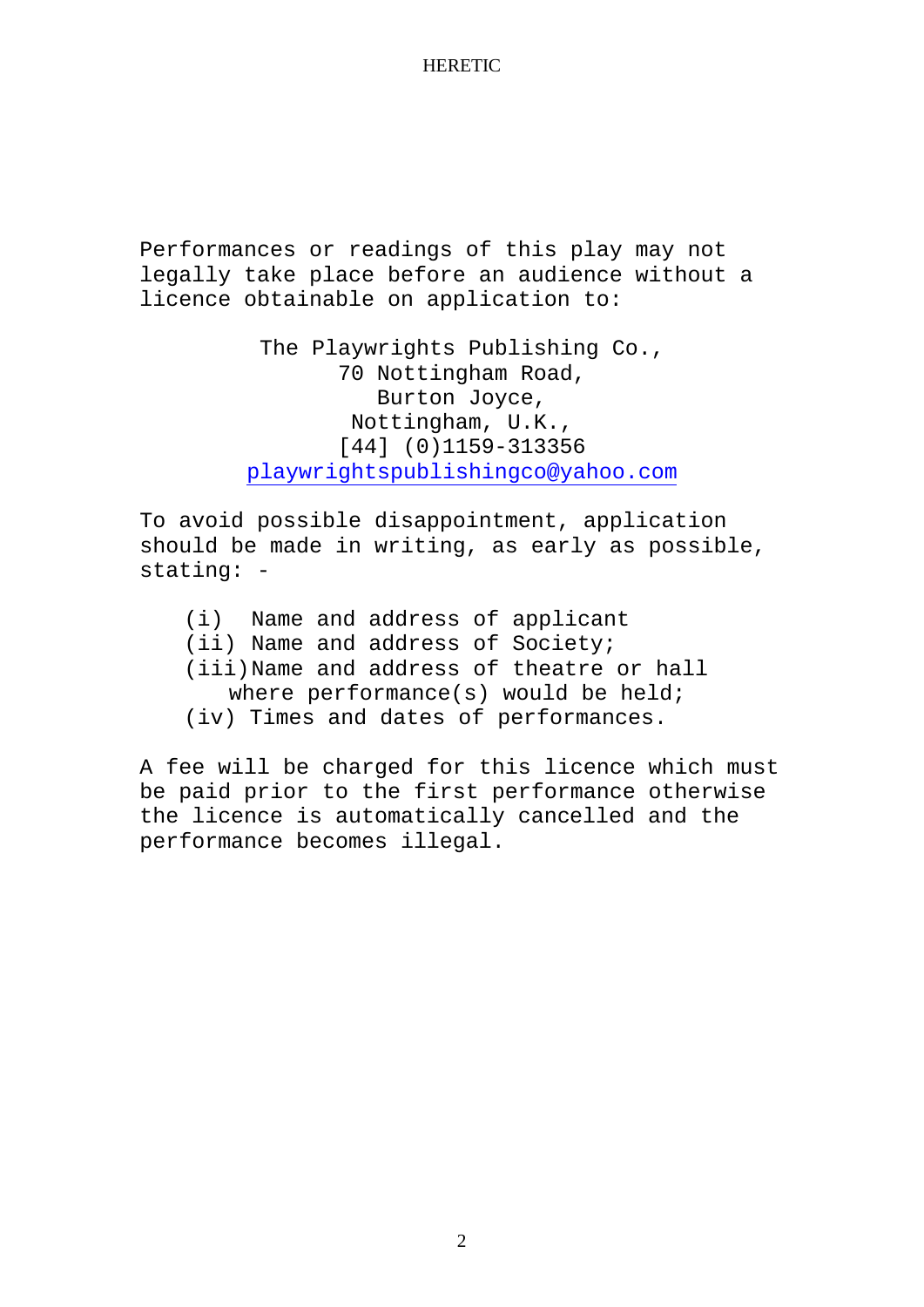# **Characters**

| LISA                           | a young woman, 19             |
|--------------------------------|-------------------------------|
| MEL                            | a man in his early forties    |
| <b>JERRY</b>                   | a man in his early twenties   |
| <b>WENDY</b>                   | a woman in her early twenties |
| VOICE OF PIZZA DELIVERY PERSON |                               |

# **Place**

A room in a rental property off Route I-94

# **Time**

Summer 1990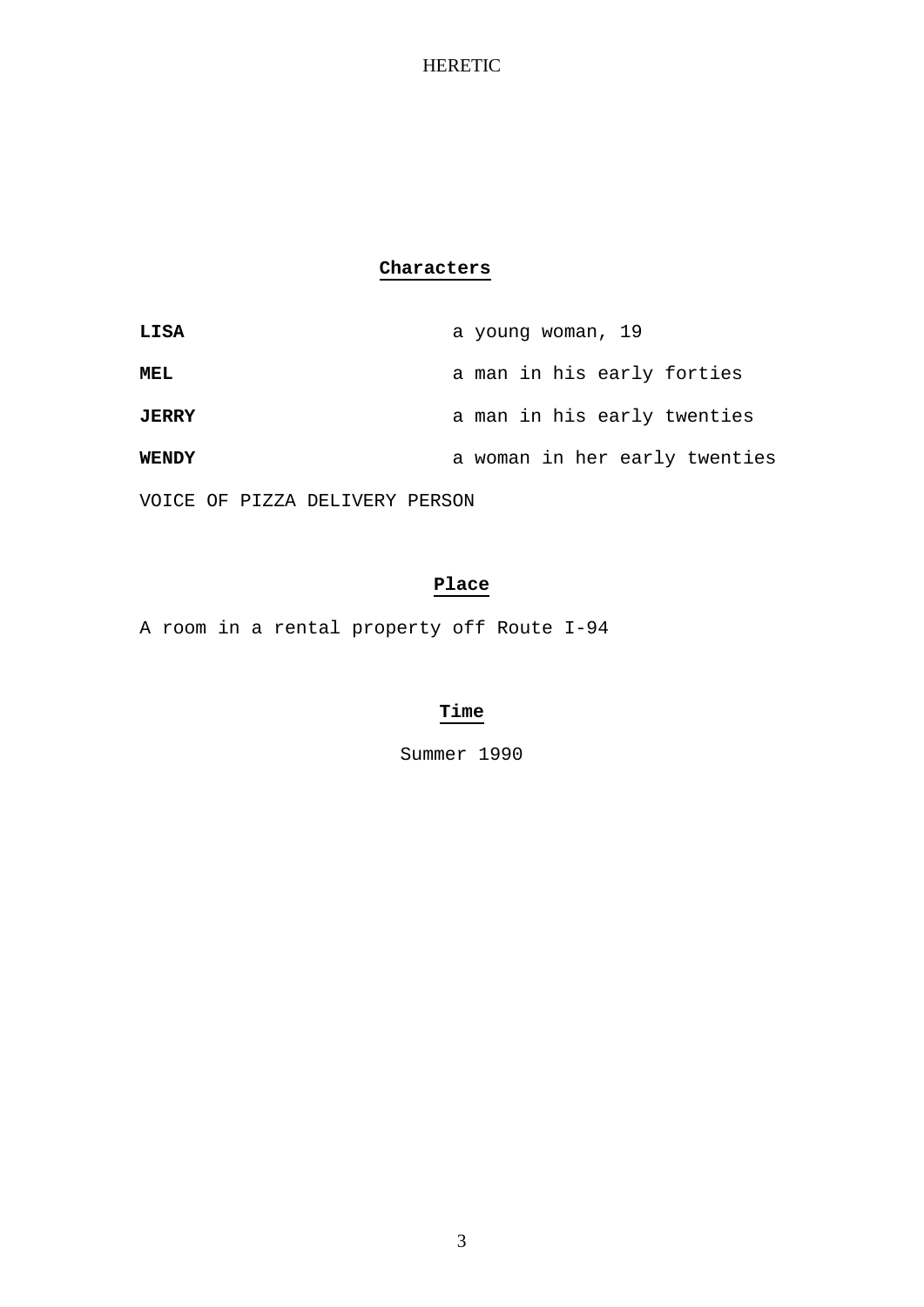Scene 1

SETTING: A room with a queen-size bed at centre. The front door is down right. Door to bathroom up left. A suitcase stands near the front door. There is a telephone and a cloth bag on the night table. AT FADE IN: LISA sits on the bed, wearing

jeans, a muslin blouse and sandals. Dressed in a dark suit and tie, MEL sits in a chair by the door.

MEL.

The cold was what most people complained about. But it never bothered me that much, because you could do something about it—-wear long-johns and an extra pair of socks. The dark was what I had a problem with. God, I used to hate night watch! Midnight to four. I used to get it all the time. The sergeant had it in for me—-I never knew why. You're out there half the night and you're supposed to watch for movement and you can't see a thing. Or rather, you see things, but you don't know what they are. All you do know is that there are people on the other side with rifles, probably as nervous as you are. And nervous people tend to be trigger-happy.

LISA

Were we at war then?

#### MEL

Well, yes and no. There was an agreement, but only for a cease-fire. That was as far as they'd go, because they insisted the south belonged to them. There hadn't been any shooting for years, but then there was an incident. One of our patrol boats strayed into their territorial waters and they seized it. Things were pretty tense at the time.

### LISA

I see.

### MEL.

And that's a bad combination: darkness and tension. I think the more imaginative people are, the more the dark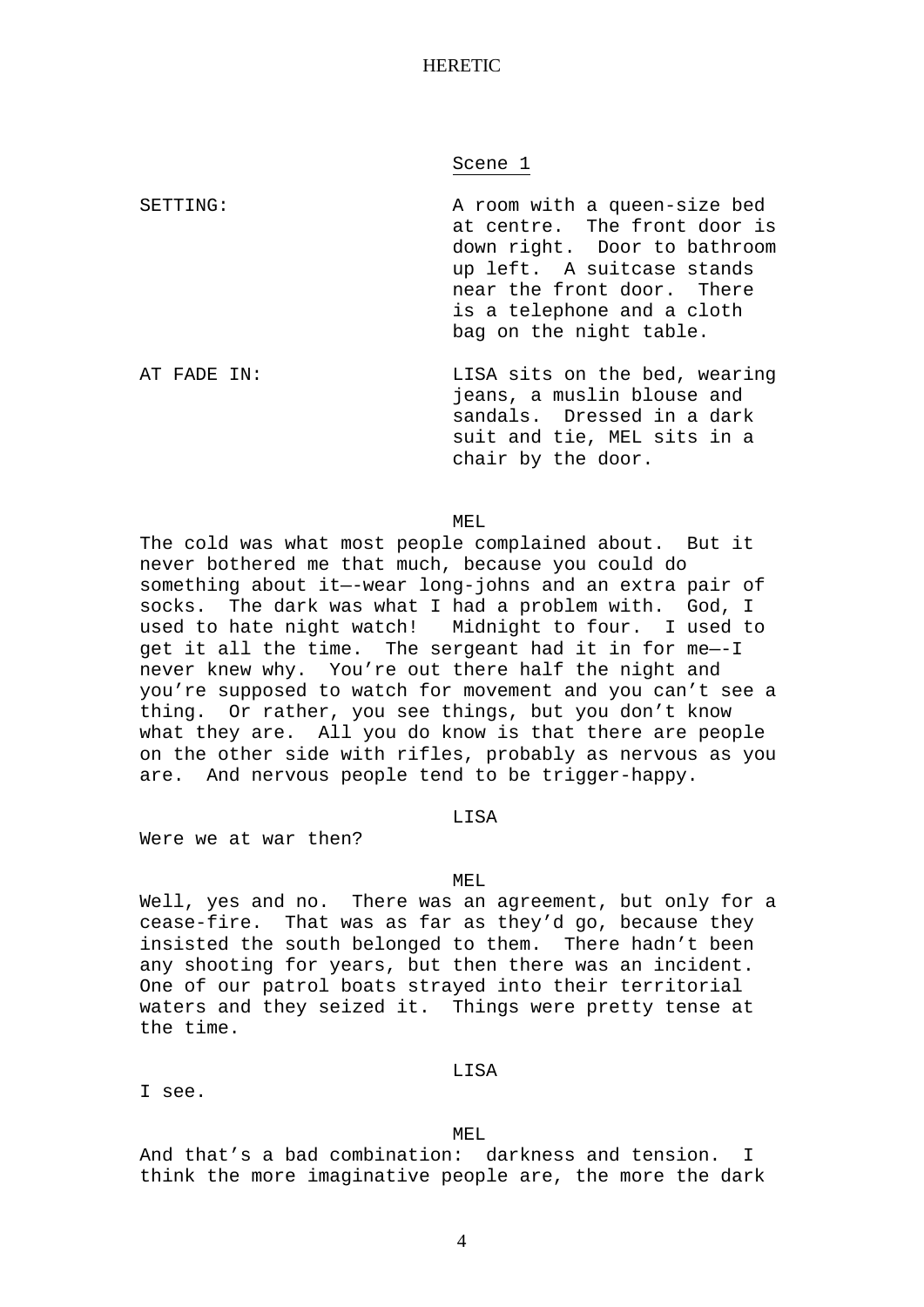$T = 0.3$ 

bothers them, and I had a wild imagination then.

| You did?                                 | <b>TTPH</b> |
|------------------------------------------|-------------|
| Oh yeah.                                 | MEL         |
| That surprises me.                       | LISA        |
| Why?                                     | MEL         |
| You seem so controlled.                  | LISA        |
| This was suite a while age $\tau$ was 10 | MEL         |

This was quite a while ago. I was 19. I thought I was gonna go crazy. The sounds… I grew up in the city and there I am in the mountains, in Asia for God's sake, hearing things I've got no idea what they are. And there were mists up there. They looked like shadows moving through the dark. And it was hard to keep from thinking, Suppose it's not just mist? Suppose it's someone creeping up on you? And it was all you could do sometimes to keep from firing off a burst just to make sure. Anyhow, that's how I started. It was easy to score and fairly cheap, and it was the only thing that could keep my nerves in check. I knew I'd have a habit when I got back, but I didn't care. All I cared about was getting through my tour.

LISA Can I see them?... The tracks.

All right.

(rolling up his sleeve) They're not that visible anymore.

LISA

MEL.

Yes, they are… What's this?

MEL

LISA

I had an abscess there.

And this?

MEL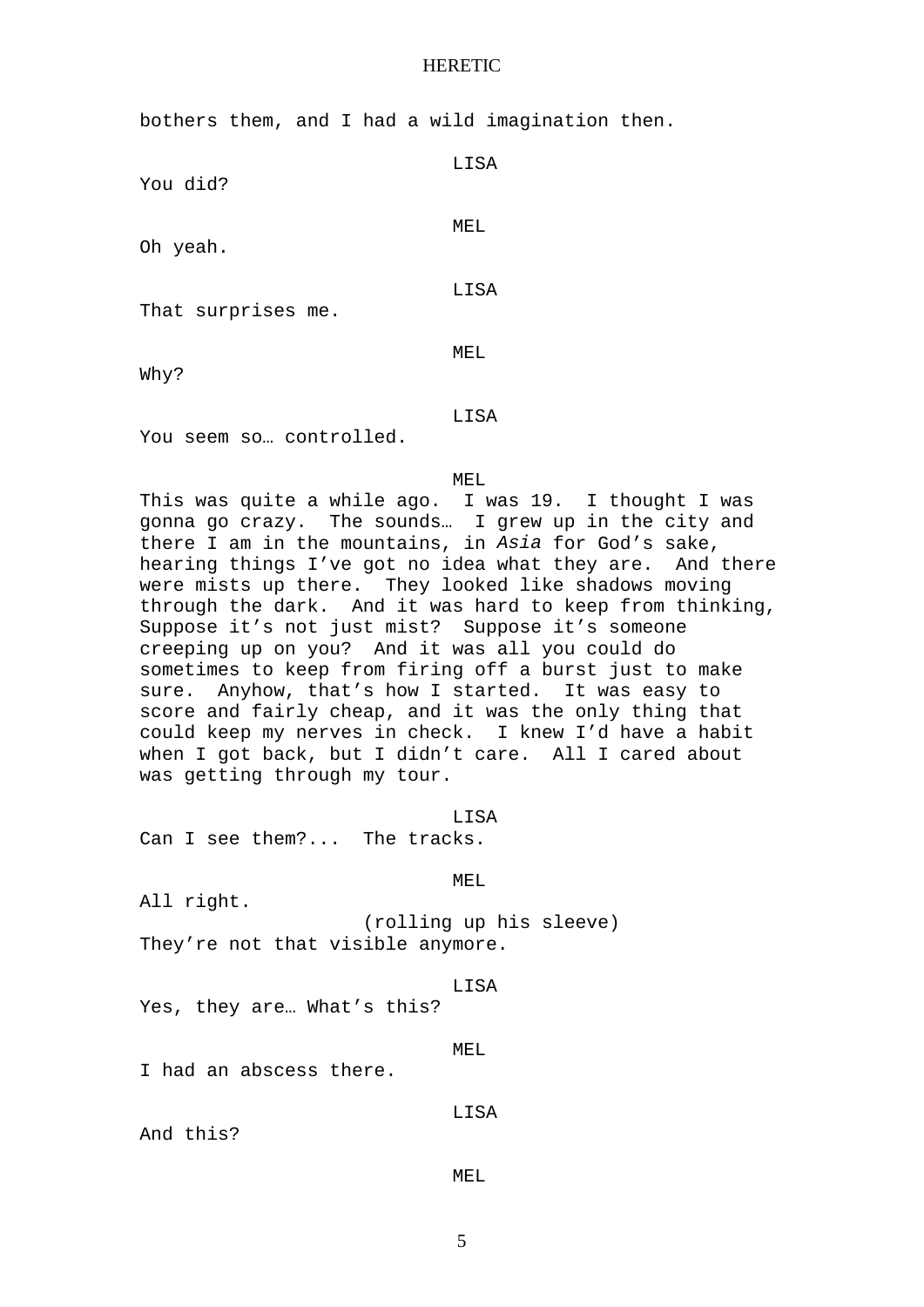A tattoo.

LISA Yes, but what—

MEL

Synanon.

LISA

What's—

MEL.

A gang of thieves and rapists who passed themselves off as social workers. I was gonna have it removed, but then I decided to leave it there as a reminder.

LISA

"Reminder"?

MEL. Of what can happen when you put yourself in other people's hands.

LISA I see. You had a bad experience.

MEL That's one way of putting it. They fucked us over six ways from Sunday.

# LISA

"Us"?

MEL

I was married when I got called up. When I came back with a habit, she tried to help me quit, but I couldn't. So she started using herself. That way, she thought, it wouldn't come between us.

LISA

I see…

MEL

Hmm?

LISA

She loved you.

That's a hell of a thing to say!

6

MEL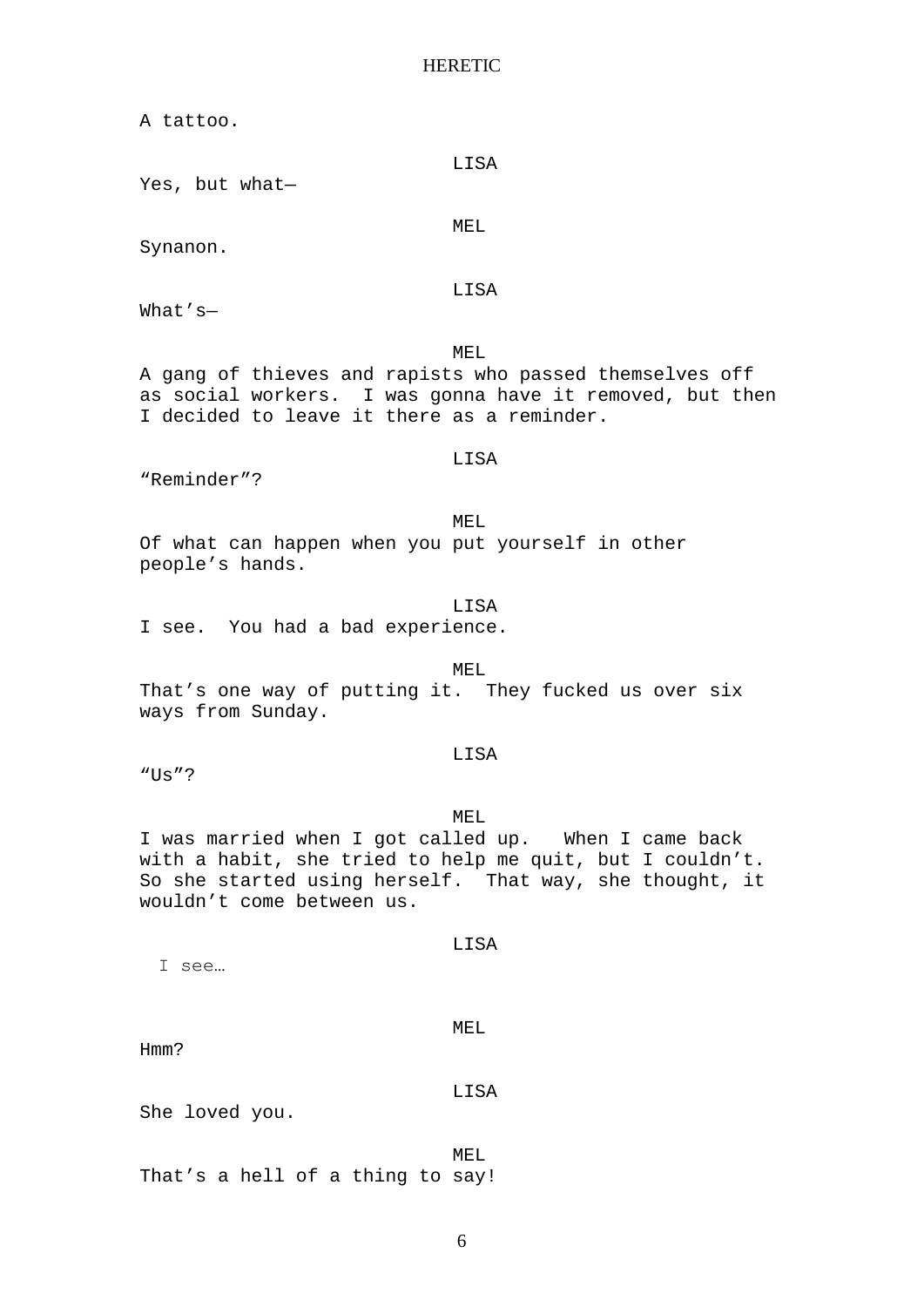### LISA

Well, what would you say about it?

### MEL.

I'd say she was stupid… Anyhow, pretty soon we hit bottom. Then we heard about this clinic that was supposed to be getting good results. We heard they used radical methods, but you reach a point where you're willing to try anything. So we put ourselves in their hands. And they took everything we had—-our house, our car, what little savings we had left. Finally, one of the counselors took her. And strange to say, that's what saved me—-woke me up to the fact that there was only one person I could count on. Myself. Getting clean was the hardest thing I've ever done, but I did it. And of course I couldn't help asking myself why I hadn't been able to do it before. But the answer's pretty plain. What they'd done to us gave me a reason I didn't have before.

#### LISA

To get your wife back.

### MEL

By then she was long gone. No, the goal was a lot simpler. To get clean and hold a job long enough to save the money to buy a gun, then go back there and kill him.

#### LISA

Did you?

MEL If I did, I'd have to be pretty stupid to tell you, wouldn't I?... Your turn.

LISA My experience was a lot different.

MEL

Uh-huh.

#### LISA

You want to hear it?

MEL

That's what this is—-an exchange of views.

## LISA

Is it?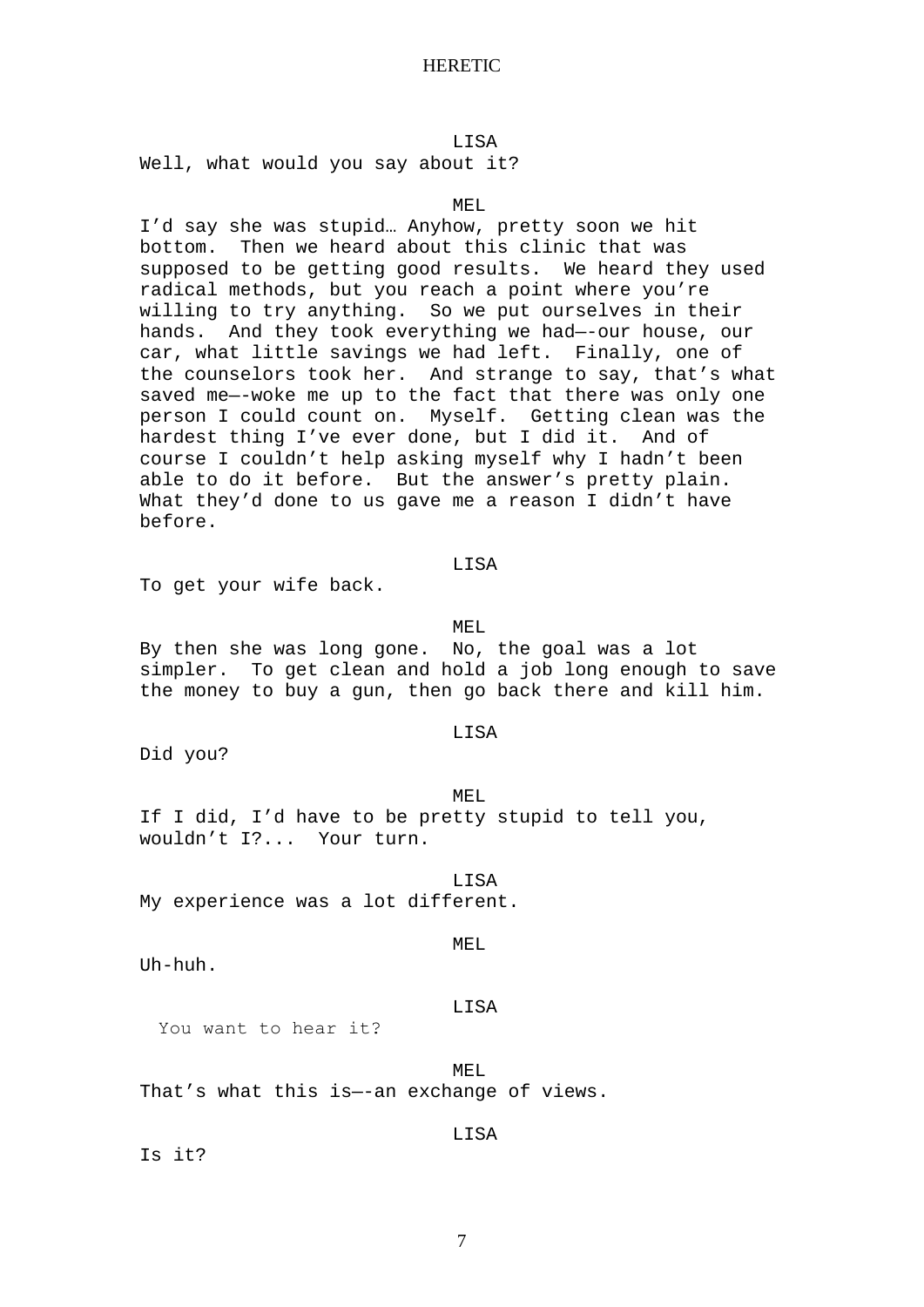Yes… I'm listening.

**LISA** Well…he saved my life. Literally.

MEL

Uh-huh.

### LISA

I mean it. There were a lot of parties out at the lakes, the semester I was there. And one night three girls on their way back drove off the road and rolled over into a ditch. They were all killed. One of them had lived on my floor. I remember the RA letting her parents into her room so they could take her stuff. A couple of us were sitting in the lounge, wondering if we should go up to them and say something, and not knowing what we could say. And I remember thinking, Why couldn't it have been me? A couple of seconds of terror and it would all be over with. It was a lucky thing I didn't have a car. Except of course, there's no such thing as luck.

MEL.

No?

LISA Everything happens for a reason.

MEL Sure would be nice to think so.

LISA

It does. This, too.

MEL. Oh yeah? What do you suppose it is?

LISA

It's hard to say.

MEL. But if you had to take a wild guess…

LISA I wouldn't, at this point. I'd wait.

MEL

For what?

### LISA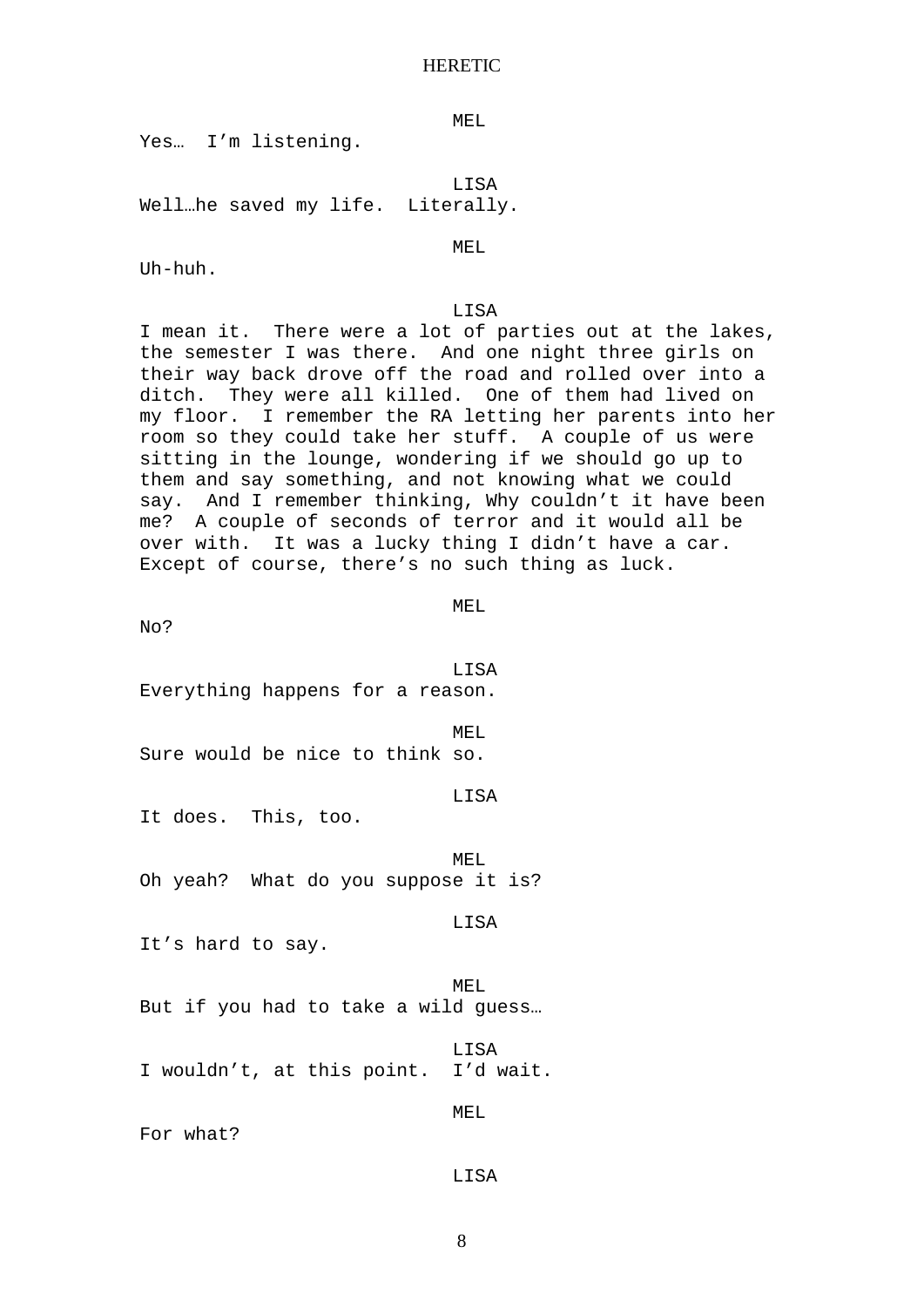A sign. Something may be working through you to test me— -or through me to test you.

MEL. Could be… But you were saying…

LISA

Hmm?

MET.

About how your life was saved.

LISA

Well, that's the story in a nutshell. After I met him, I stopped having those thoughts.

MEL

How did you meet him?

**LISA** 

I took his class.

MEL

Don't tell me he taught there!

**LISA** 

No. This was a class he taught in town. There was a studio on First Street called Things of the Spirit. I went there for transcendental meditation and his class was right after. We started talking and he talked me into taking it. He can be very persuasive.

#### MEL

I believe it.

### LISA

But I was glad I did. It was a great class. We petitioned the university to give us credit for it. It was ridiculous that they wouldn't. The professor who teaches the Eastern Religions course is a flinty old Lutheran who doesn't believe in any of it, and Jules is a chela.

### MEL

Chela?

LISA

A disciple. He studied in Nepal with a holy man and afterward—

### MEL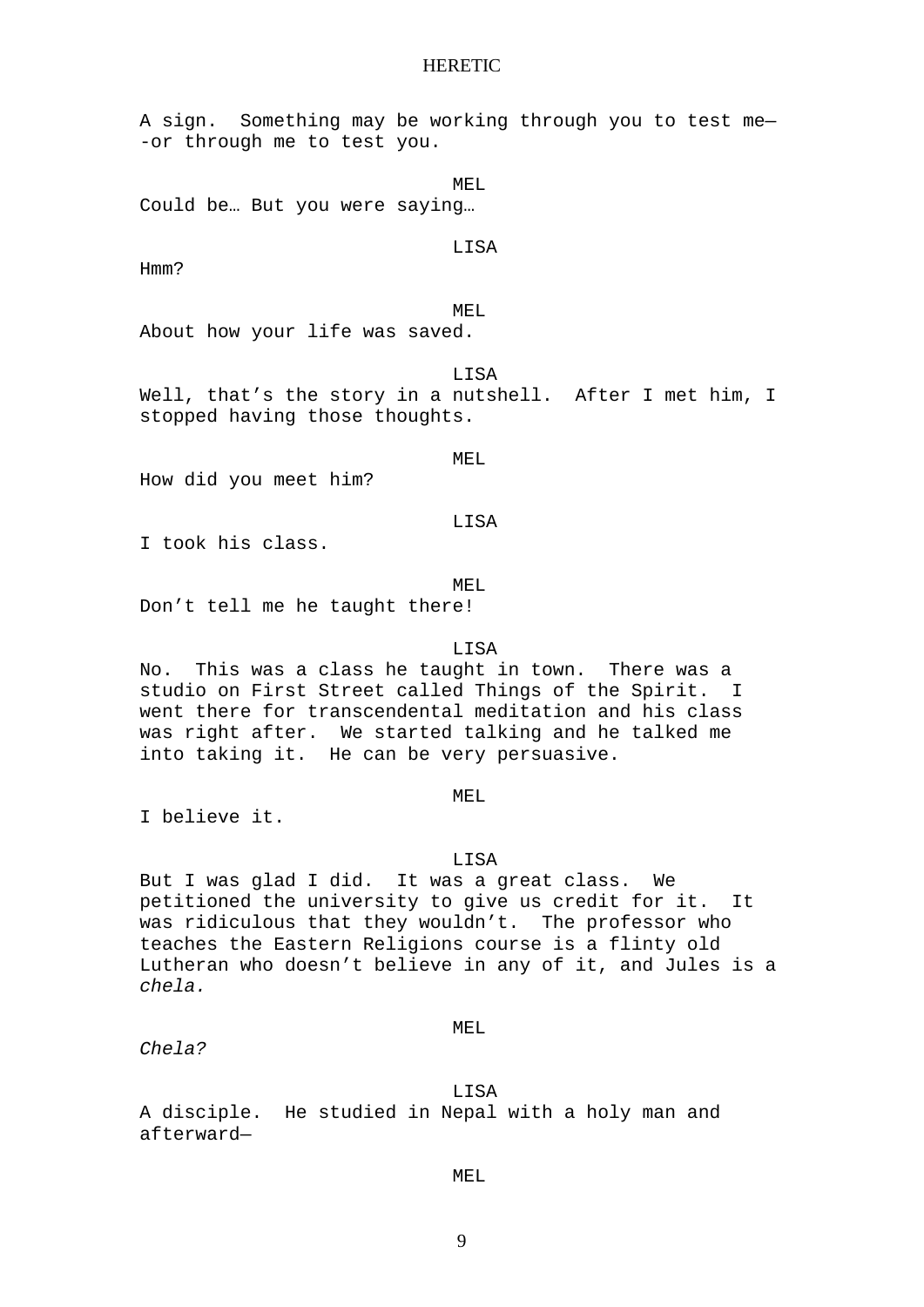By the way, that's not true. LISA What isn't? MEL That he studied in Nepal. LISA How do you know? MEL. Friend of mine works at the State Department. He's never been out of the country. He doesn't have a passport. LISA Sorry, but I don't believe you. MEL It's true, Lisa. LISA Why should I take your word for it against his? MEL Anyhow, you were saying… LISA Is that how it works? You get me to tell you everything that's happened, everything I believe in, and then you punch holes in it. MEL I'm trying to correct some misinformation you may have. Misinformation and misconceptions. LISA About my religion. MEL If that's what you want to call it. LISA That's what it is. MEL Anyhow, go on. LISA I don't think I want to do this.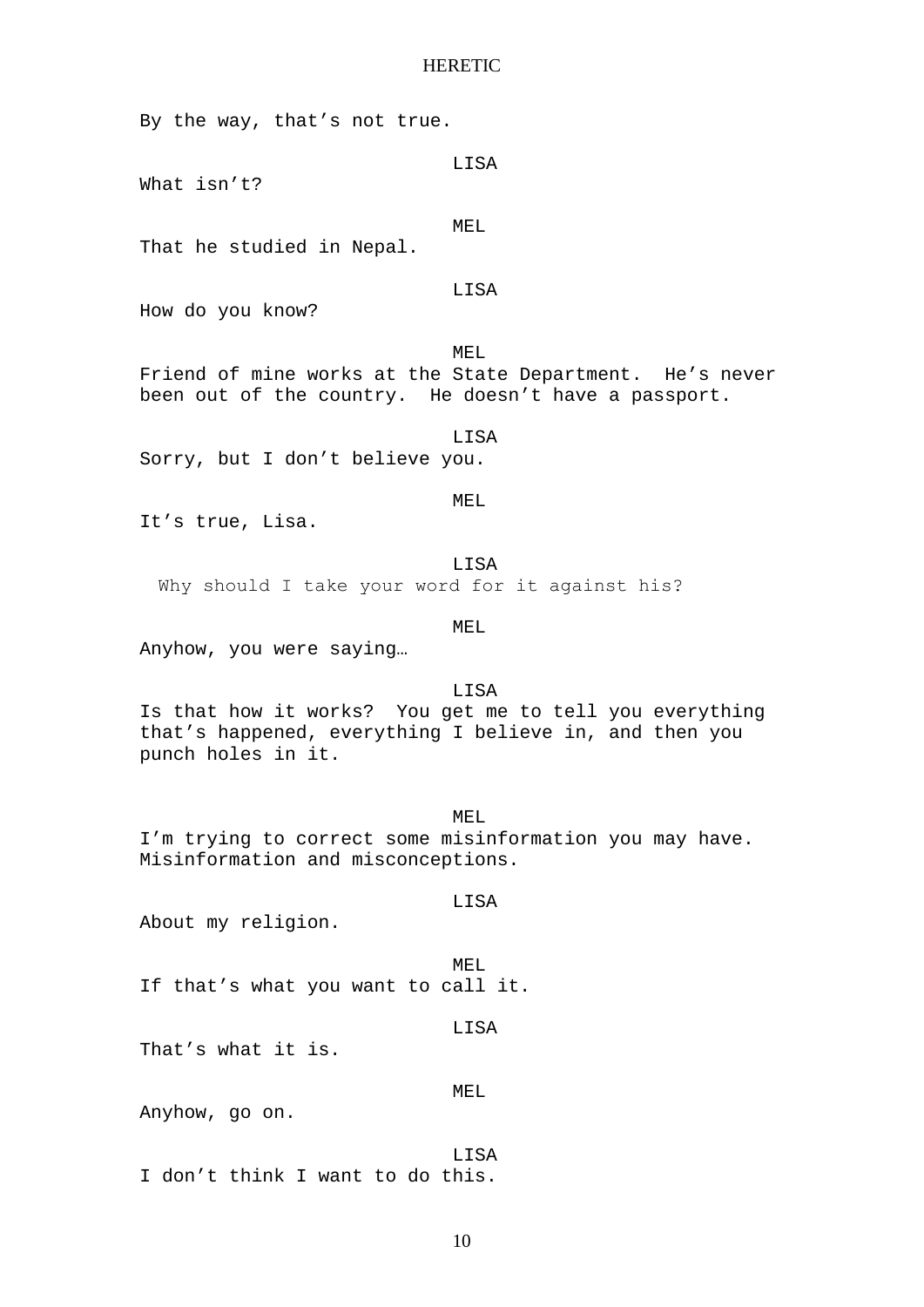MEL You haven't given it a chance. **LISA** (reaches for the phone) What happened to it? MEL It's out of order. **LISA** I can see that. A piece is missing—-the part you speak through. Where is it? (Pause.) Listen, my friends are gonna be worried about me, wondering where I am. MEL Afraid that can't be helped. LISA I never should have agreed to this!... I just thought I'd meet with you so my mother could stop worrying, but I can see-- MEL Is that really why? LISA Huh? MEL You agreed to meet with me. LISA Yes! MEL Did you really think coming here would get her to stop worrying? LISA I hoped it would… MEL But you had to know there wasn't much chance of that. I

11

wonder if you had another reason.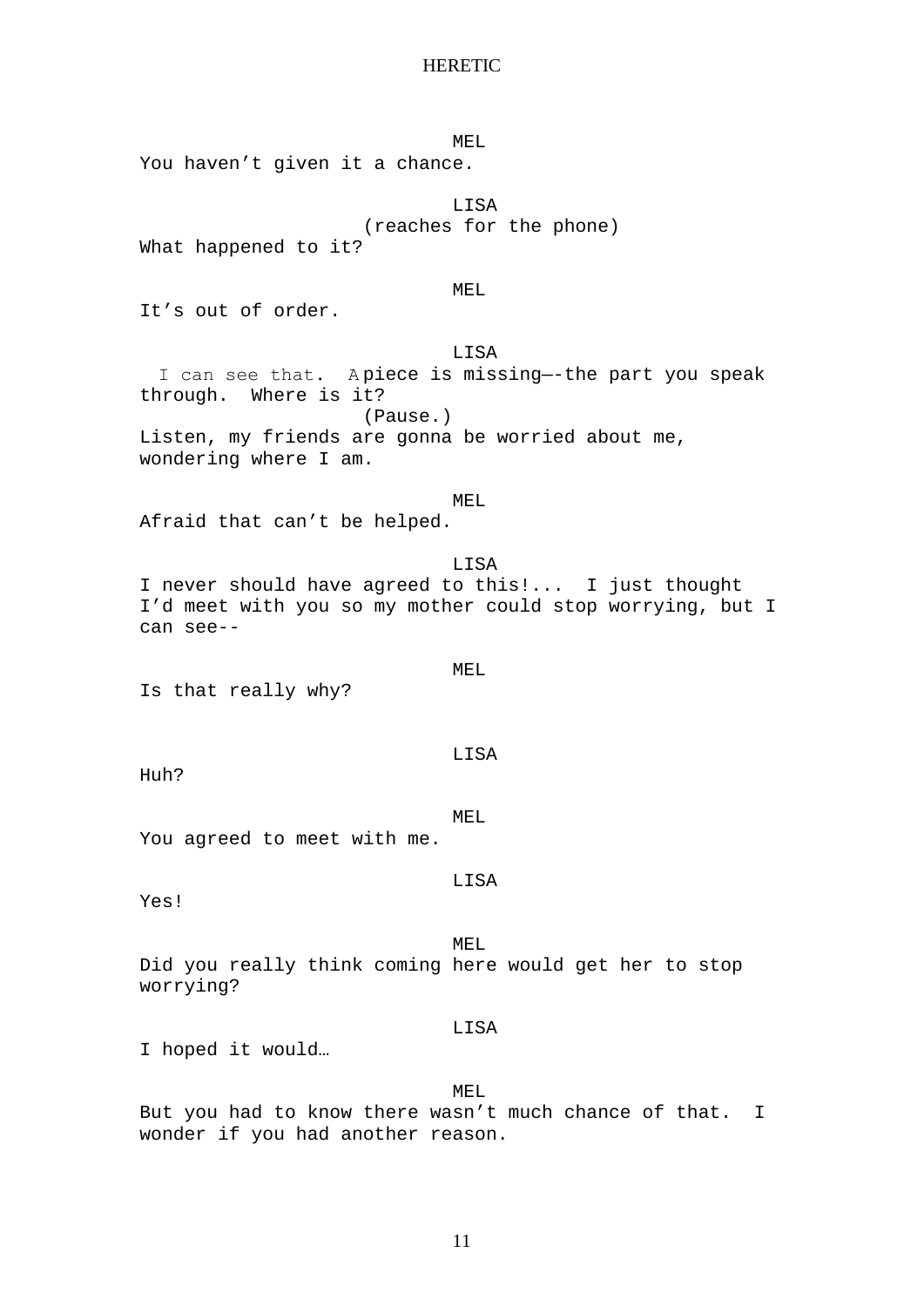LISA Like what? MEL. Maybe you want out. LISA That's so far off base it's not even worth an answer! MEL I'm just wondering if— LISA This whole thing is a waste! MEL It's a little too soon to judge, I'd say. You need to give it more time. **LISA** How much? MEL The process usually takes several days. LISA "Process"? Then it's not really an exchange of views. More like a program. MEL No, the opposite: a deprogramming. LISA That's insulting! I'm not a computer. What I believe is based on conclusions I've come to. MEL On your own--or with someone's "guidance"? LISA What's wrong with that? Isn't that always the case when you learn something new? You have a guide—-a teacher, a coach, some kind of instructor. MEL

That's where the problem comes in, though—-doesn't it? When they start steering you in a certain direction.

**LISA** Not if it's the way you want to go.